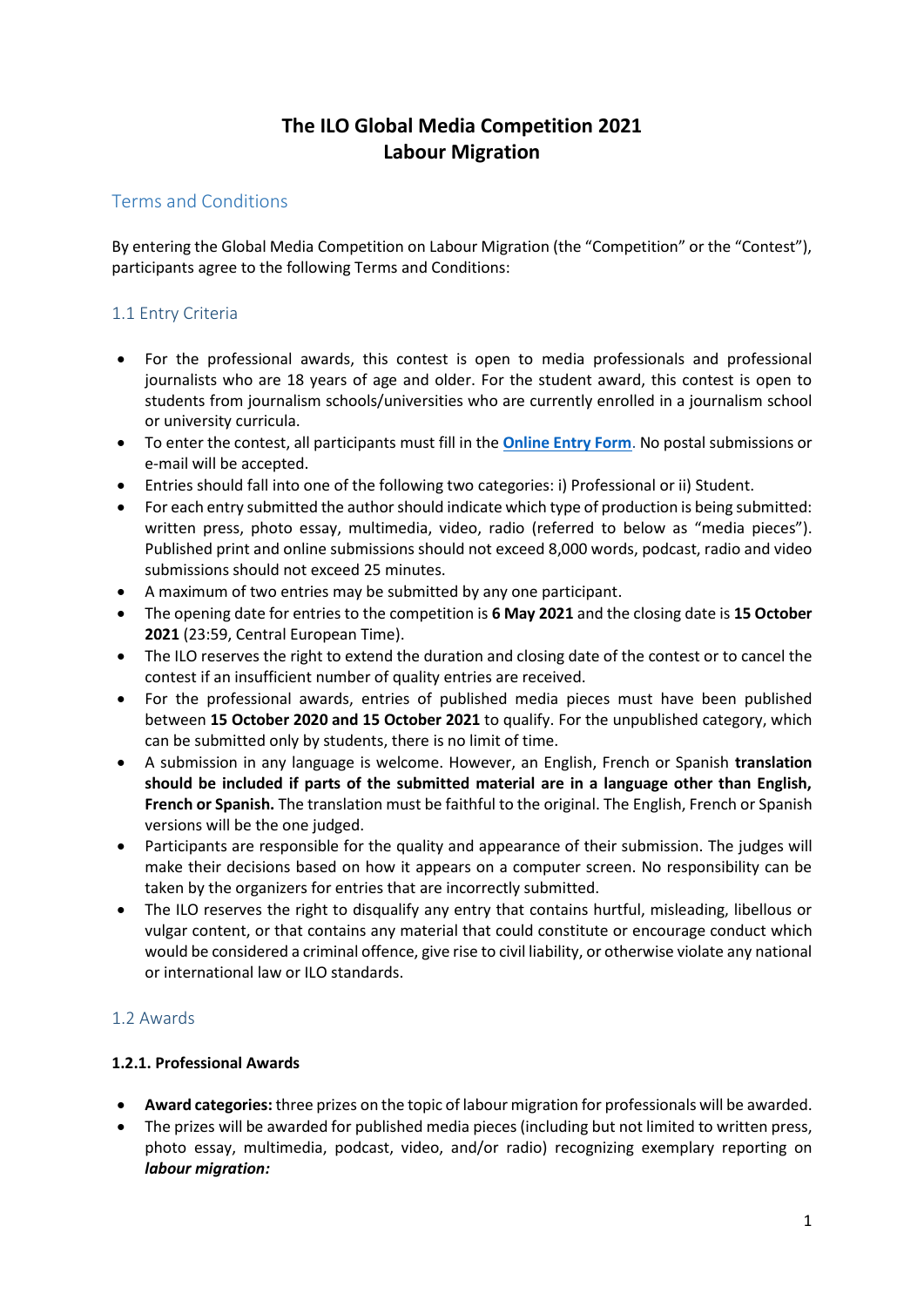- Specific coverage of the following issues will be encouraged and viewed favorably:
	- o COVID-19 impact on labour migration and fair recruitment (lessons learned, contribution of migrant workers, such as care workers during the pandemic, recovery measures, etc.)
	- o Migrant domestic workers.
- The latter thematic has been selected to support the celebrations of the  $10<sup>th</sup>$  year anniversary of the ILO Domestic Workers Convention, 2011 (No. 189).
- **Prize**: Each of the winners of the **professional award for a published media piece** will be able to choose between two prize options:
	- Paid fellowship (course fees, only for a maximum of two winning co-authors per media piece) to participate in an online ITC-Turin course on a fair recruitment or labour migration related topic in 2022; or
	- A cash prize of \$1,200 USD

## **1.2.2. Student Award**

- **Award categories:** one prize will be awarded for a published or unpublished media piece recognizing exemplary reporting on labour migration .
- Specific coverage of the following issues will be encouraged and viewed favorably:
	- $\circ$  COVID-19 impact on labour migration and fair recruitment (lessons learned, contribution of migrant workers, such as care workers during the pandemic, recovery measures, etc.)
	- o Migrant domestic workers
- $\bullet$  The latter thematic has been selected to support the celebrations of the 10<sup>th</sup> year anniversary of the ILO Domestic Workers Convention, 2011 (No. 189).
- **Prize:** The winner of the student award will be able to choose between two prize options:
	- Paid fellowship (course fees, only for a maximum of two winning co-authors per media piece) to participate in an online ITC-Turin course on a fair recruitment or labour migration related topic in 2022; or
	- A cash prize of \$500 USD.

### **1.2.3. Provisions applicable to both Professional Awards and Student Award**

- The winners will be announced in December 2021 to celebrate International Migrants Day.
- The fellowship prize will include the course fees for the online course.
- Winners should confirm their choice for the prize they wish to receive within 1 month of the date of the announcement of the winners. Thereafter, it will not be possible anymore to change to the other prize option.
- The cash prize to the eligible winners will be distributed within 4 months of the date of announcement of the winners by bank transfer. For this purpose, winners should have bank accounts in their own names.
- With respect to the fellowship prize option, winners must complete the selected course by 31 July 2022. In the event that the course is cancelled or that the winner cannot participate including for any reason beyond the winner's, the ILO or ITC's control, the winner should communicate his or her intention immediately, and the cash prize will be awarded instead.
- The winners are responsible for paying any and all taxes due on prize money awarded.
- **Visibility:** The winning entries, as well as other top entries, will be featured on the ILO's website, ILO social media sites, and may be used in future ILO workshops, trainings and events.
- The winners of the competition agree that their name and winning entry, including pictures and videos, will be used in post-contest publicity and training material developed by the ILO.
- Decisions on the awards are final and without appeal.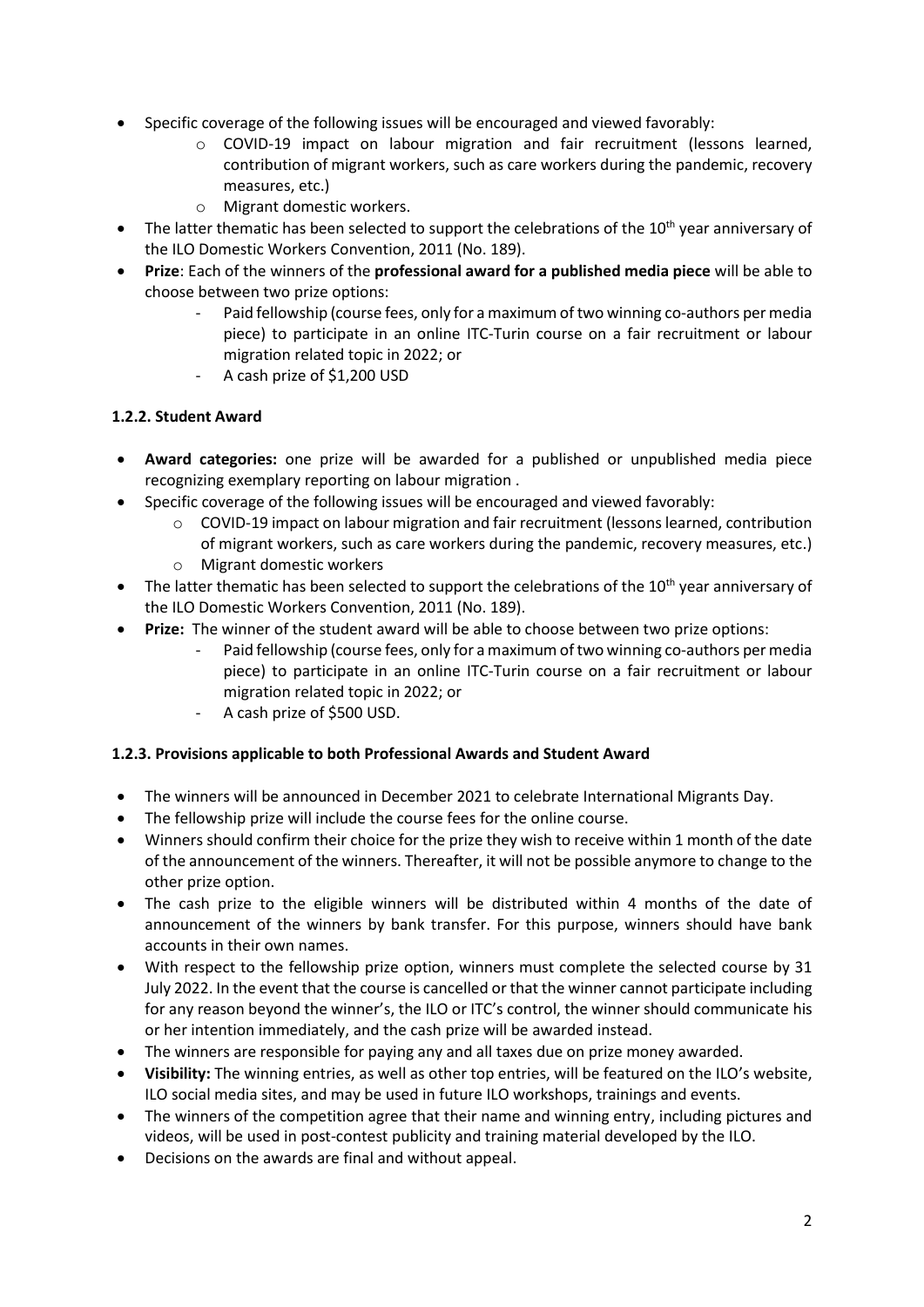# 1.3 Judges – Panel Composition and Judgment Criteria

The ILO in consultation with partner organisations will conduct a preliminary review and screening of the entries, and the top 25-30 entries for the professional category and top 5-10 entries for the student category will be further evaluated by a panel of 4 to 5 judges and the ILO. The decision of the ILO, its partners and judges on all matters relating to the contest is final, and no correspondence will be entered into at any stage.

In addition to ensuring that competition submissions respect the requirements in section 1.1 on Entry Criteria and section 1.4 on Intellectual Property, submissions should also be aligned with the basic ethics of journalism, as described in the [ILO toolkit for journalists](https://readymag.com/ITCILO/1292461/) on Reporting on forced labour and fair recruitment and the [OHCHR toolbox](https://www.standup4humanrights.org/migration/en/toolbox.html) (as mentioned below), all submissions will be judged on the following criteria:

## *a) Creativity*

- Displays information on the situation of migrant workers and labour migration issues in an innovative fashion;
- Presents creative solutions to overcome labour protection and labour market integration challenges;
- Ensure multi-dimensional stories, including aspects around migrant workers' interaction with their local communities (friends, neighbours, colleagues, employers, family etc.) and other stories that serve to humanize them and not reduce them to their condition of migrant.

## *b) Accuracy:*

- Gathers material using first hand sources and/or second hand sources that are properly referenced;
- Portrays a balanced reporting giving due consideration to the different points of view of the stakeholders concerned;
- Includes an English, French or Spanish translation which must be faithful to the original meaning if parts, or all, of the submitted entry are in another language;

Helps combat stereotypes, xenophobia or discrimination in the labour market through the use of terminology which conforms to the correct standards and values and by avoiding to report based on stereotypes.

### *c) Protection and non-discrimination:*

- Protects individuals or groups in vulnerable situations, sources and other sensitive components of the story by not providing unnecessary information that could risk harming them (including visual identities, names, locations etc.);
- Media pieces should be non-discriminatory and/or promote non-discrimination.
- Uses a rights-based terminology;
	- o Entries should be using non-discriminatory and non-stigmatizing terminology. For example, rather than referring to the term "illegal migration" or "illegal migrant," entries should rather use the following terms: "non-documented migrant workers", "migrant workers in an irregular situation", or "migrants in an irregular situation";
	- o The [Media Friendly Glossary,](https://readymag.com/ITCILO/1292461/) which is an annex of the above mentionned ILO toolkit for journalist, provides a list of rights-based terminologies and language that the UN supports.

### *d) Benefits of well-governed and safe labour migration:*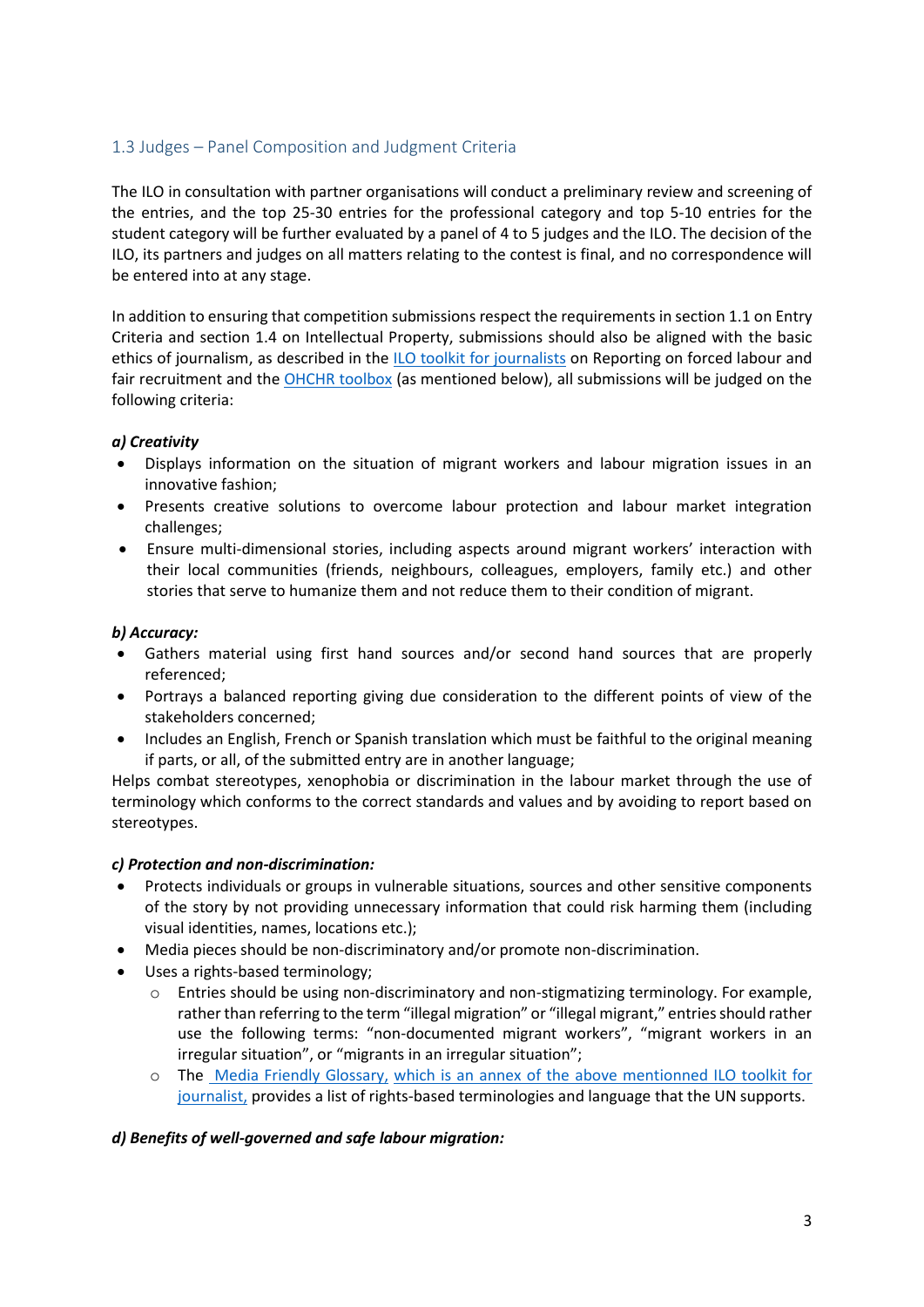- Highlights the benefits of well-governed and safe labour migration, including fair recruitment and/or raises awareness of the risks and dangers of irregular, unsafe and/or badly governed labour migration, including recruitment.
- Portrays migrants' contribution to the social and economic development of countries of origin and destination (e.g. filling labour and skills needs at all skill levels, contributing to the sustainability of social security systems, expanding the exchange of knowledge, technology, skills and commercial ties, and contributing to job creation as consumers of goods and services and tax payers, but also as micro-enterprise entrepreneurs) without overlooking the negative aspects of the labour market situation of migrant workers (e.g. often a hard reality of abuses, exploitation and violation of human and labour rights).
- Sheds light on success stories and positive practices, presenting, as much as possible the positive results of fair labour migration governance (e.g. fostering ILO standards, equality of treatment and non-discrimination principles, as well as labour market integration, recognition of skills, and labour protection of all migrant workers and their family members);
- Promotes positive aspects of labour migration or helps correct negative impressions and misperceptions on labour migration.
- Portrays fair recruitment as an important element of the commitment by the international community to reduce labour migration costs and prevent decent work deficits.

These criteria apply in particular to the following thematic areas:

- The general thematic of labour migration:
	- $\circ$  The focus could be on various aspects of decent work such as fundamental principles and rights at work, including freedom of association of migrant workers and their protection against discrimination, racism and xenophobia, social protection including health protection for migrant workers, their working conditions (particularly their wages, working time and occupational safety and health). The situation of migrant workers in an irregular situation and/or those working in the informal economy could also be a focus.
	- o How international recruitment practices impact migrant workers' lives, their effective enjoyment of decent work as well as their exposure to risks related to exploitation and abuse, gender-based violence, child and forced labour and trafficking in persons, and/or how labour recruitment across international borders, when properly regulated and governed can improve skills and job matching both in origin and destination countries and the effective functioning of labour markets.
- The specific thematic on *COVID-19 impact on labour migration and fair recruitment* that will be viewed favourably:
	- $\circ$  Illustrate how COVID-19 affects international recruitment practices and migrant workers' lives, their effective enjoyment of decent work, without discrimination, including adequate working conditions, payment of wages, repatriation support and access to health care and social protection, as well as their exposure to risks related to exploitation and abuse, gender-based violence, child and forced labour and trafficking in persons.
	- $\circ$  Show examples of: recovery measures; lessons learned; positive contributions of migrant workers during the pandemic, such as migrant care or health workers; how labour recruitment across international borders when properly regulated and governed can improve skills and job matching both in origin and destination countries and the effective functioning of labour markets. See the [ILO Fair Recruitment page](https://www.ilo.org/global/topics/fair-recruitment/lang--en/index.htm) and the [ILO General](https://www.ilo.org/global/topics/fair-recruitment/WCMS_536755/lang--en/index.htm)  [principles and operational guidelines for fair recruitment and definition of recruitment](https://www.ilo.org/global/topics/fair-recruitment/WCMS_536755/lang--en/index.htm)  [fees and related costs](https://www.ilo.org/global/topics/fair-recruitment/WCMS_536755/lang--en/index.htm)
- The specific thematic on migrant domestic workers that will be viewed favourably:
	- $\circ$  Illustrate why it is important to ensure decent work for domestic workers, and consider them as workers like any other workers, entitled to a minimum set of protections under labour law and acknowledge the crucial social and economic contribution of care work,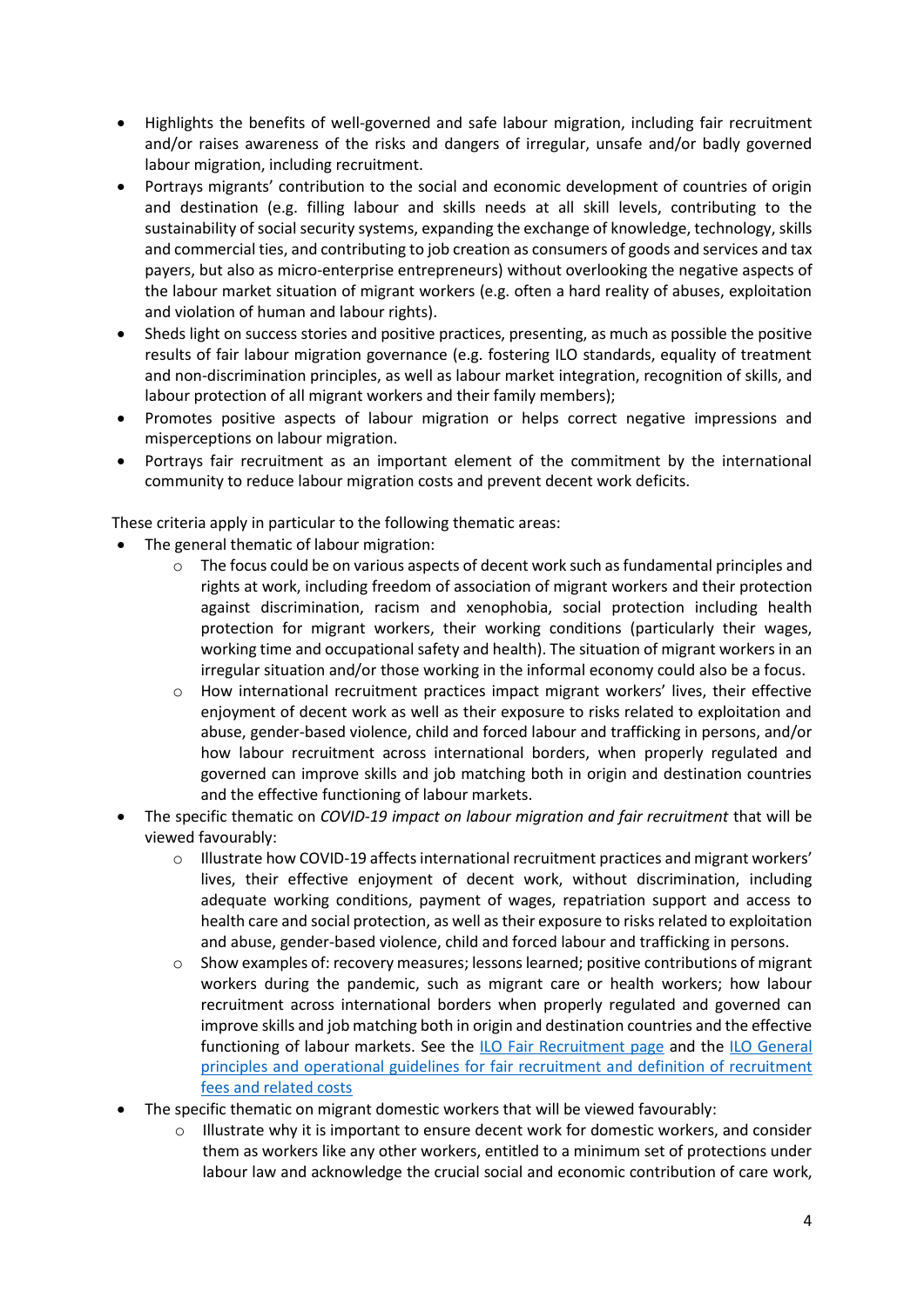that can contribute to reducing gender inequalities in the world of work while improving the quality of care received by households.

- $\circ$  Report about challenges faced by domestic workers in their home countries, vulnerabilities linked to precarious recruitment processes, irregular migration status, the lack of clear terms and conditions of their employment, absence of labour law coverage and/or enforcement in the country of destination as well as protection mechanisms and restrictions on freedom of movement and association.
- o Reflects the existing framework of the [Domestic Workers Convention, 2011 \(No. 189\)](https://www.ilo.org/dyn/normlex/en/f?p=NORMLEXPUB:12100:0::NO::P12100_ILO_CODE:C189) and [Domestic Workers Recommendation, 2011 \(No. 201\)](https://www.ilo.org/dyn/normlex/en/f?p=NORMLEXPUB:12100:0::NO:12100:P12100_INSTRUMENT_ID:2551502:NO)

You can find more useful tips and guidance in the following resources:

- The [ILO toolkit for journalists](https://readymag.com/ITCILO/1292461/) on Reporting on forced labour and fair recruitment provides information and advice to media professionals on how to report accurately and effectively.
- $\circ$  The [OHCHR toolbox](https://www.standup4humanrights.org/migration/en/toolbox.html) is a seven-step guide to rethink and change how we speak about migration, which is based on the UN Human Rights Seven Key Elements on Building Human [Rights Based Narratives on Migration and Migrants](https://www.standup4humanrights.org/migration/pdf/UN-Introduction.pdf) and the experiences of partners.

## 1.4 Intellectual Property

- All intellectual property rights (moral rights and economic rights) in the submission will remain vested in the participant.
- The participants hereby grant the ILO a non-exclusive, worldwide, permanent, irrevocable and royalty-free license to use, reproduce, adapt, publish, distribute, and otherwise disseminate any entries submitted under this contest in connection with the ILO's activities. For any commercial use of the entry, an authorisation from the participant shall be required.
- Where the ILO publishes any of the entries, including images or footages, the ILO will endeavour to ensure that the name of the participant appears in the following manner: ILO/name of the participant. Moreover, the ILO will respect the moral rights of the participants (e.g. ensuring that the work is not distorted or modified in a detrimental way to the participant and his/her reputation).
- The participant declares that any images or footages involved in the submission were taken by him/her or that he/she received permission to use them in his/her submission, and that the images and footages may be used by the ILO as provided for in these Terms and Conditions. The participant also declares that, where required, permission to submit the entry in this contest has been given by his/her employer. The participant accepts that his/her contact details may be added to the mailing list promoting the competition and related ILO media activities, from which he/she may unsubscribe at any time.
- The participant declares that he/she has directly received valid consent from the subject(s) appearing in any image or footage that covers the use of their image as part of this contest. Where the participant is using any images or footages taken by a third party in accordance with the preceding paragraph, the participant declares that he/she has received written confirmation from that third party that such valid consent has been received. In all cases, where the subject(s) in the images or footages do not have the capacity to consent on their own, the participant declares that this permission has been given by an authorized person (e.g. parents or legal guardians of the subject(s)) and is valid in accordance with applicable laws.
- If requested by the ILO, the participant will provide the original support of the submission in high resolution.

### 1.5 Respect of legislation and rules of professional conduct